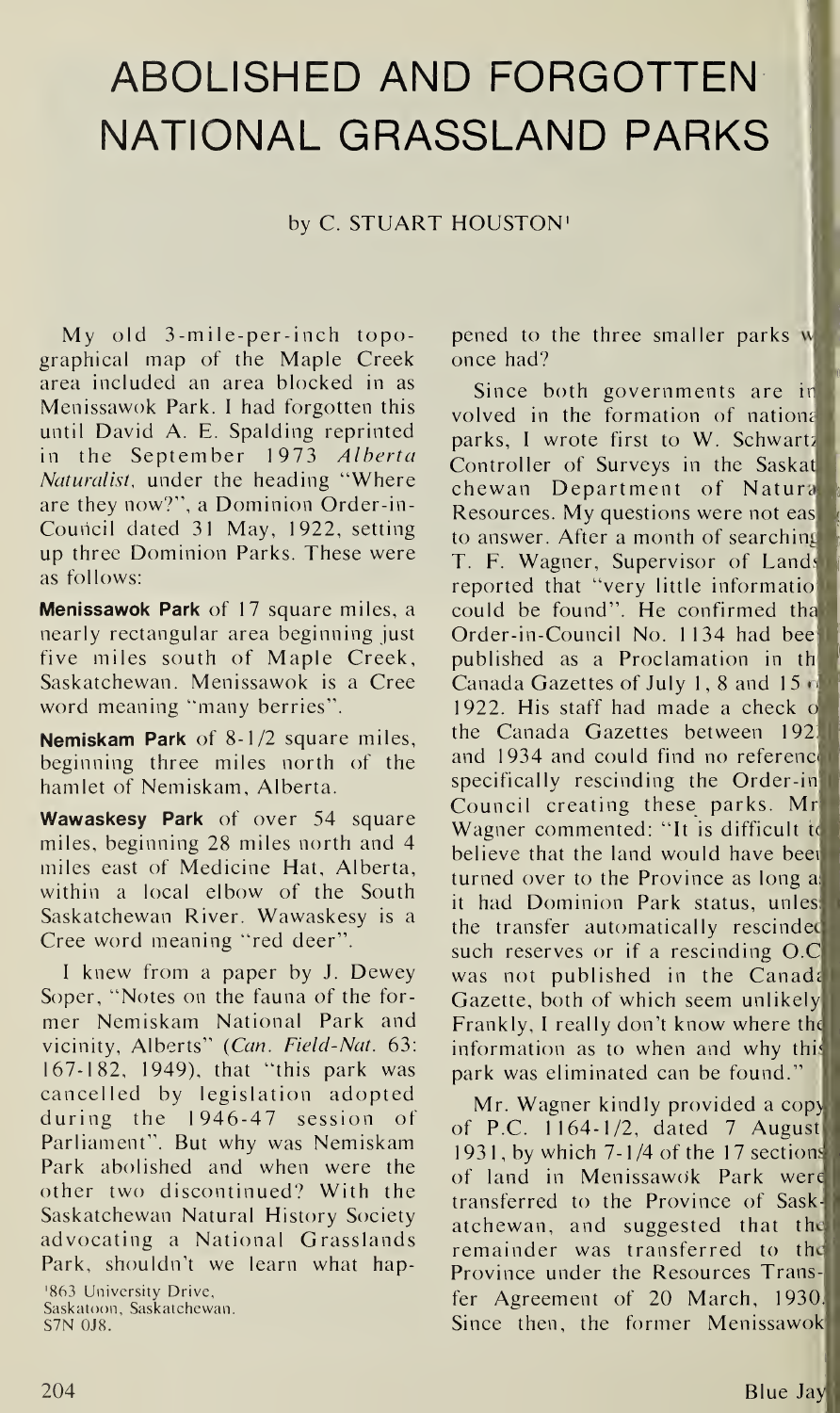

Pronghorns near Maple Creek, Saskatchewan. Gary W. Seib

Park has been administered as agricultural land and leased for grazing purposes; at present, nearly all of it is included in one ranch lease.

Mr. Wagner informed me that enquiries concerning all grants of Dominion Lands issued by the Department of the Interior between 1873 and 1930, formerly answered by the federal Department of Indian and Northern Affairs, as successor to the old Department of the Interior, have since 1972 been transferred to the Public Records Section, Historical Branch, Public Archives of Canada. He provided file numbers relating to the Department of the Interior and suggested I contact the Public  $Ar$ chives in Ottawa.

Mrs. Grace Lewis of the Public Archives was then able to find for me a copy of a memo of 5 October, 1945, from W. C. Hales, Fur and Game Inspector, Edmonton, to D. E. Forsland, Superintendent of Game, Ottawa. Hales and Dr. A. L. Rand of the National Museum, Ottawa, had carried out a study of the suitability of Nemiskam Park as an antelope reserve. Hales reported that this park had outlived its usefulness, due to its poor location on the edge of the antelope range, because the fences were in a bad state of repair and because the

park was now being heavily grazed by domestic cattle. Through Mrs. Lewis, <sup>I</sup> was able to purchase a copy of Dr. Rand's unpublished 105-page report. Status of Pronghorn Antelope.

Rand's report gave a detailed resume of the status of the antelope, which had led to the formation of the three antelope parks. Prior to 1906, antelope were reported to be "common on the plains like bands of sheep''. Their numbers plummeted in the severe winter of 1906-07, when farmers lost from one-third to one-half of their cattle. At the same time, on one ranch north of the Cypress Hills in Saskatchewan, all 600 antelope were said to have perished, while in southeastern Alberta, a herd of 500 to 1000 antelope diminished to seven animals. In 1913, extensive travels throughout southwestern Saskatchewan by G. R. Sexsmith, revealed only three groups of antelope, in all totalling not more than 75 animals. In 1914, the Minister of the Interior in Ottawa was told that the antelope was in danger of extinction. In 1916, the Menissawok park area near Maple Creek and the Nemiskam park area were reserved by Order-in-Council on recommendation of the Minister. In 1922, Wawaskesy was added from a part of the "British Block" (now the Suffield Military Reserve) and the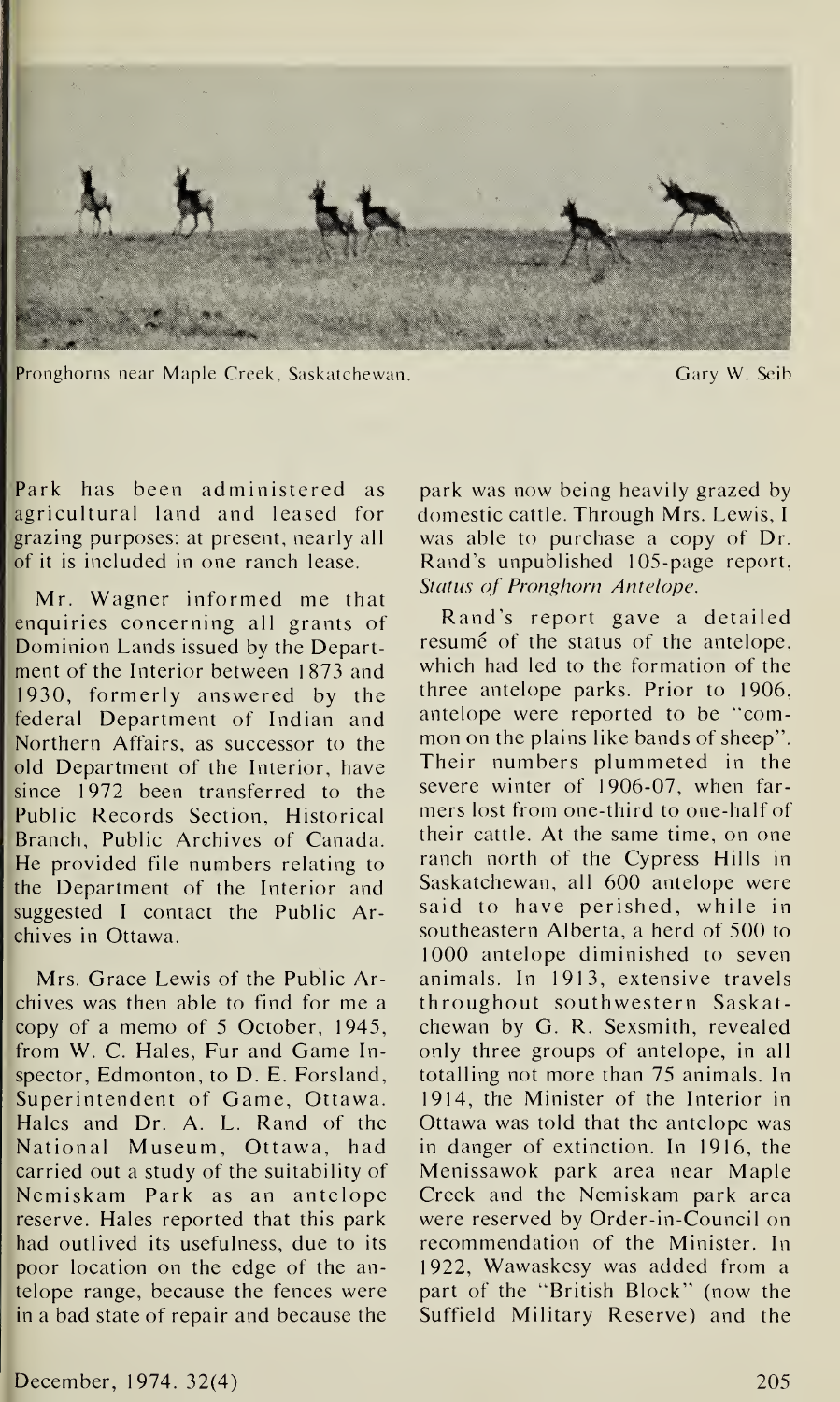

1. Wawaskesy, Alberta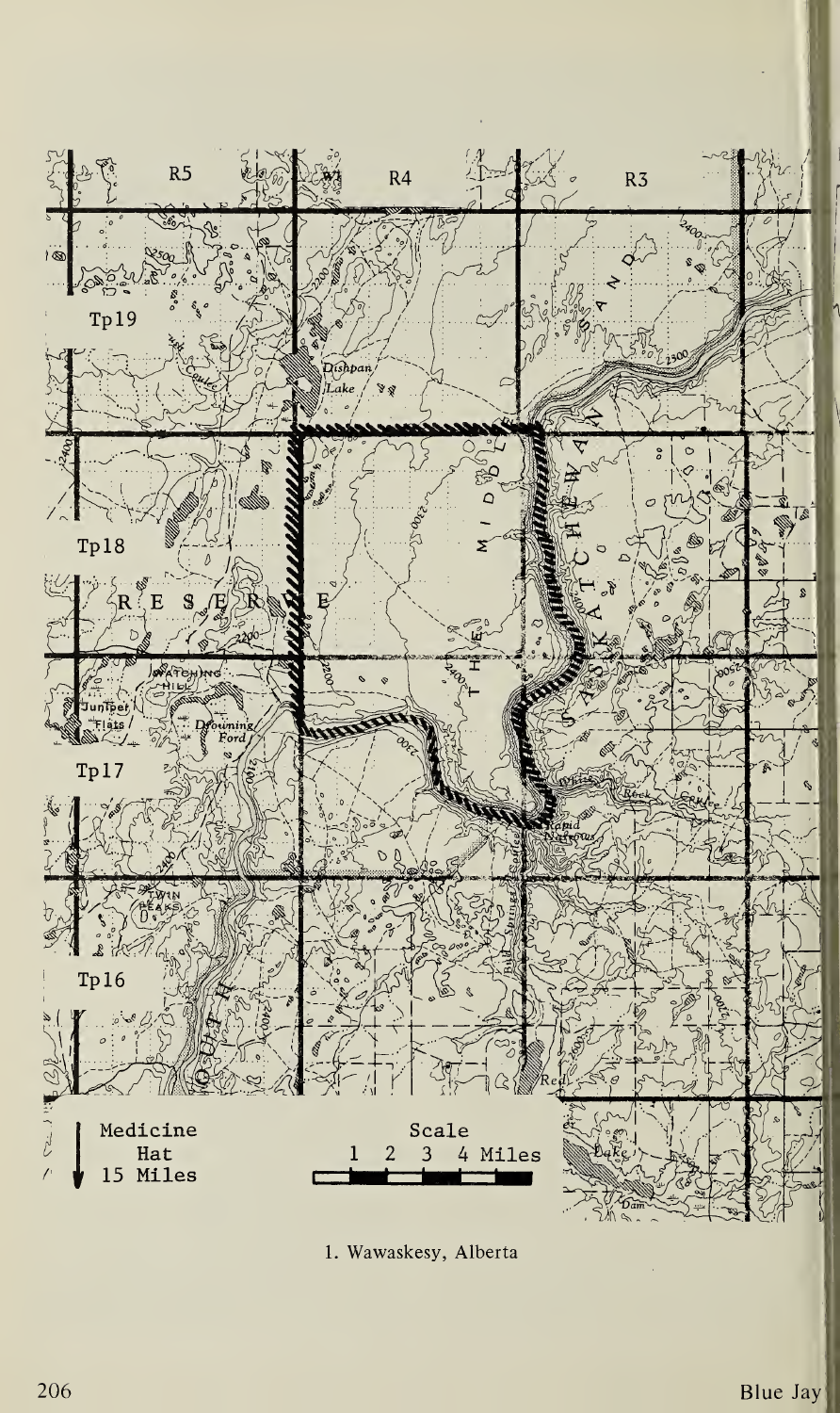



- 1. Wawaskesy National Park
- 2. Nemiskam National Park
- 3. Menissawok National Park







2. Nemiskam, Alberta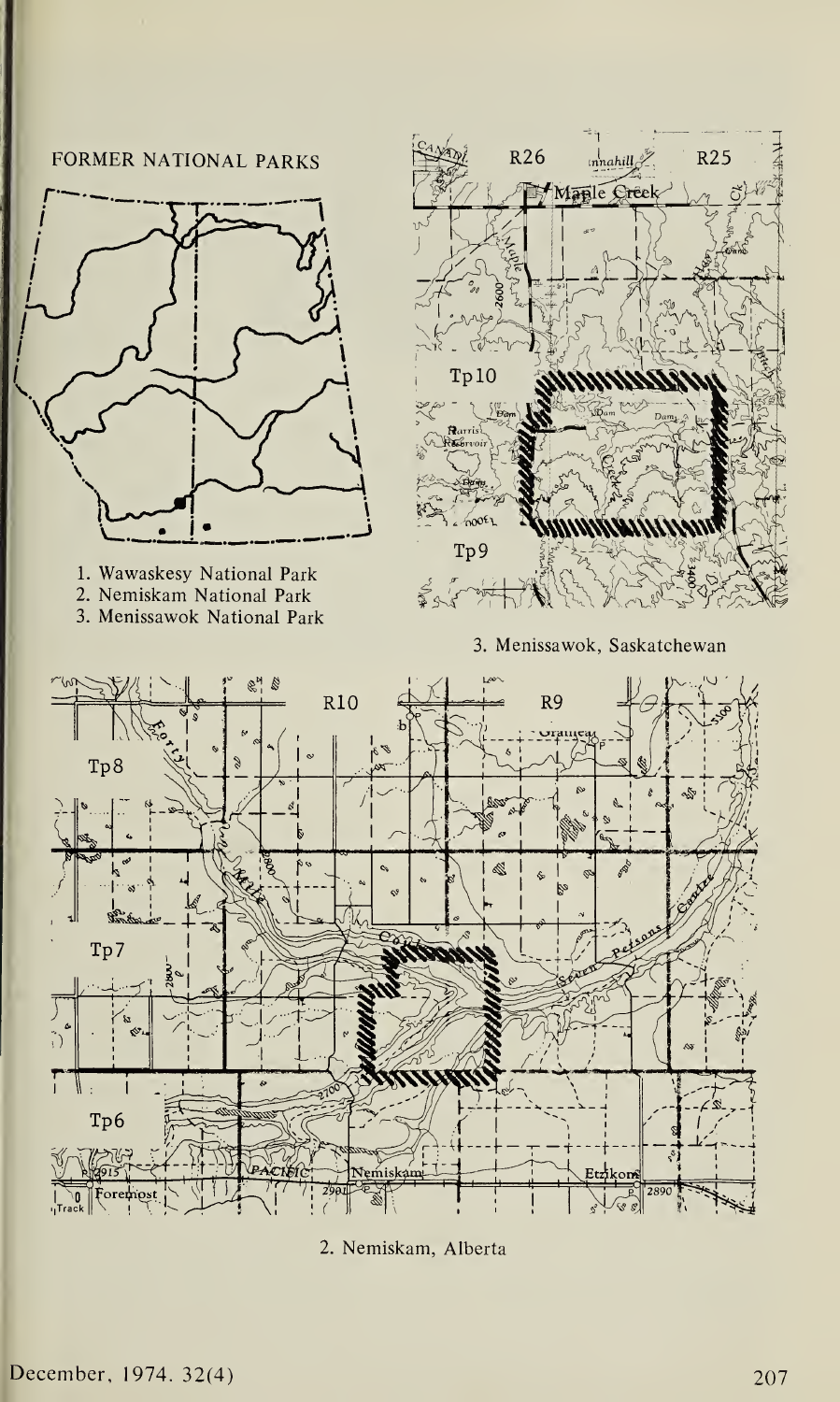

Pronghorns in snow.

Gary W. Seil

three were officially proclaimed as national parks, "with a view to protecting the Prong Horned Antelope and other rare species of wild life" from extinction.

Recovery of the antelope continued to be slow. In 1924, the Canadian population was estimated at 1,400, in 1925 at 1,327 and in 1933, as 2,400 antelope. In spite of a transient setback in the winter of 1935-36, antelope then began to increase rapidly until Anderson in 1938 estimated 15,000 in Alberta alone. Rand's estimate for the two provinces together in 1945 was 30,906 antelope.

I next wrote to Steve Kun, Director of the Planning Branch of Parks Canada. P. A. Bryan of the Property Management Division replied 2-1/2 months later and apologized for the time required to find all the answers to my questions. Mr. Bryan kindly provided copies of the relevant Acts.

The National Parks Act of 1930 (assented to 30 May, 1930) included most of the parks embodied in the Dominion Forest Reserves and Parks Act of 1927, but specifically excluded three of the former parks. The  $ex$ cluded parks were Fort Howe Park, a 16-acre park within the city of  $St.$ New Brunswick, John, and Menissawok Park and Vidal's Point Park in Saskatchewan. Next, the National Parks Amendment Act, 1938 (assented to 24 June, 1938) abolished Wawaskesy National Park, with the general comment "no longer required for park purposes". Finally, the National Parks Amendment Act 1947, (assented to 17 July, 1947) giving the same general reason, abolished both